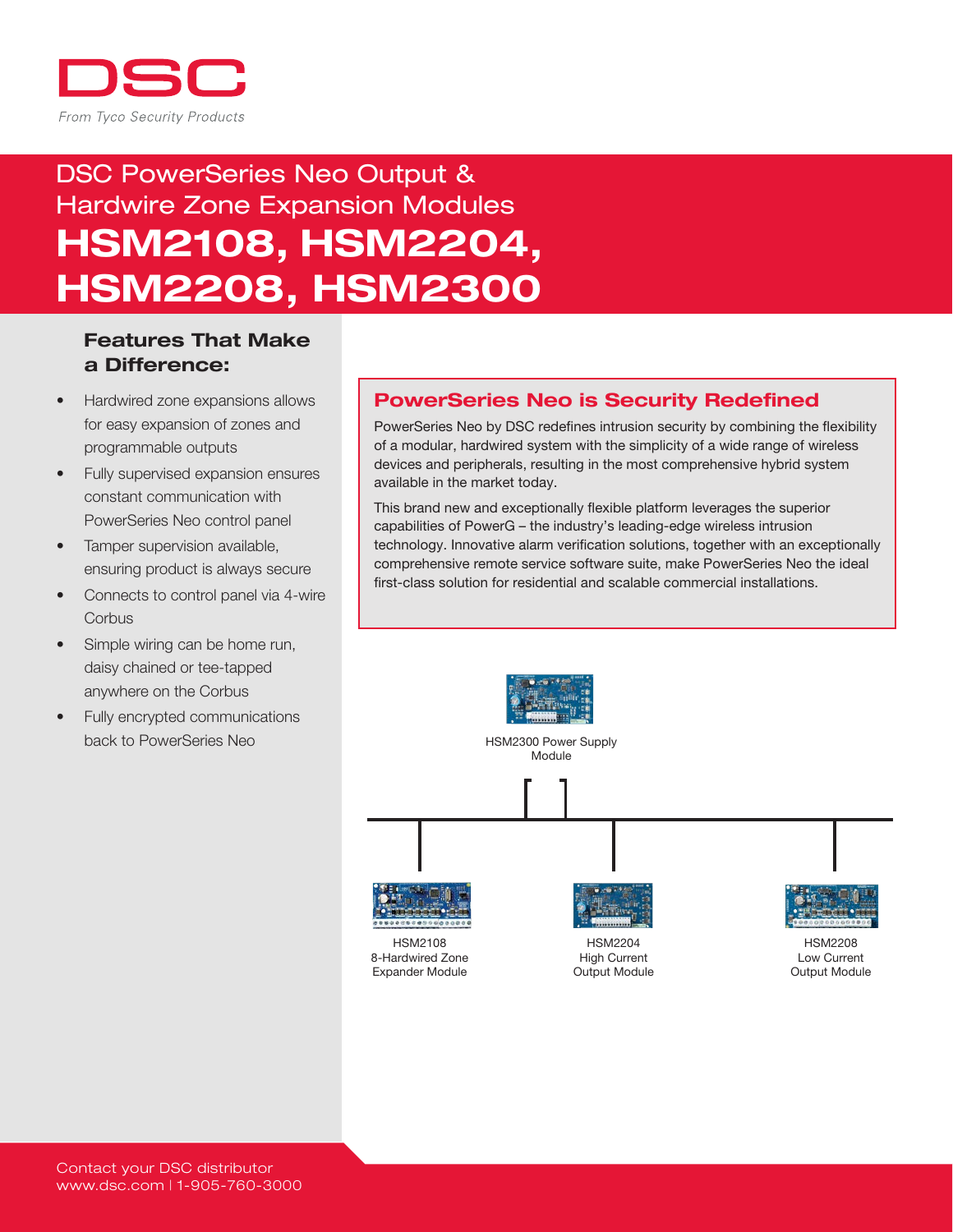### HSM2108 8-Hardwired Zone Expander Module



- The HSM2108 is a zone input module that adds up to eight fully programmable zone to any PowerSeries Neo security system
- Supports no end-of-line, single end-of-line and double end-of-line zone loops. (5,600 Ohm resistors)
- Connect up to 15 modules per system
- Tamper contact input

### Specifications:

#### Ordering Information:

| Operating Environment: -10°C to 55°C (14°F to 131°F) |  |
|------------------------------------------------------|--|
|                                                      |  |

#### Approvals:

Please refer to www.dsc.com for the most current approval listings.

#### Compatibility:

The HSM2108 is compatible with all PowerSeries Neo control panels.

### Enclosures:

Model PC5003C (removable door) made of 22Ga steel, painted. Dimensions: 248mm(L) x 298mm(W) x 76mm(H), Weight: 1500g.

Model PC5003C (hinged door) made of 1.2mm thick steel, painted. Dimensions: 248mm(L) x 298mm(W) x 76mm(H), Weight: 2500g

Model Power UC1 made of 18Ga steel, painted. Dimensions: 315mm(L) x 319mm(W) x 100mm (H), Weight: 3150g.

Model PC4003C made of 18Ga steel, painted. Dimensions: 230mm(L) x 180mm(W) x 75mm(D),

Weight: 1050g NOTE: Use PC4003C or PC5003C for UL/ULC installations.

### HSM2204 High Current Output Module



- The HSM2204 is a dual-purpose module that provides programmable outputs for controlling external devices, and provides an additional +12 V 1.0 A of additional power
- Connect up to 4 modules per system
- Fully supervised for AC failure, low battery and AUX failure

## Specifications:

#### Ordering Information:

| Dimensions: 145mm x 83mm (5 45/64" x 3 17/64")       |  |
|------------------------------------------------------|--|
|                                                      |  |
|                                                      |  |
|                                                      |  |
| Transformer Secondary Ratings:  16.5Vac, 40VA        |  |
| Battery Capacity: 4Ah, 7Ah, or 14Ah (2 x 7Ah) max.   |  |
| Operating Environment: -10°C to 55°C (14°F to 131°F) |  |
|                                                      |  |
|                                                      |  |

#### Approvals:

Please refer to www.dsc.com for the most current approval listings.

#### Compatibility:

The HSM2204 is compatible with all PowerSeries Neo control panels.

#### Enclosures:

Model PC500C made of 22Ga steel, painted. 213mm(L) x 235mm(W) x 78 mm(H)

Model CMC- 1 made of 18Ga steel, painted. 287mm(L) x 298mm(W) x 80mm(H)

Model PC4050CAR made of 18Ga steel, painted. 376mm(L) x 305mm(W) x 125mm(H)

Model PC4050CR made of 18Ga steel, painted. 376mm(L) x 305mm(W) x 128mm(H)

Model Power UC1 made of 18Ga steel, painted. 356mm(L) x 319mm(W) x 115mm(H)

Weight: 6.15Kg (PCB, Battery, XFRM)

Model PC5003C made of 22Ga steel, painted. 288mm(L) x 298mm(W) x 78mm(H),

Weight: 4.5Kg (PCB, Battery, XFRM)